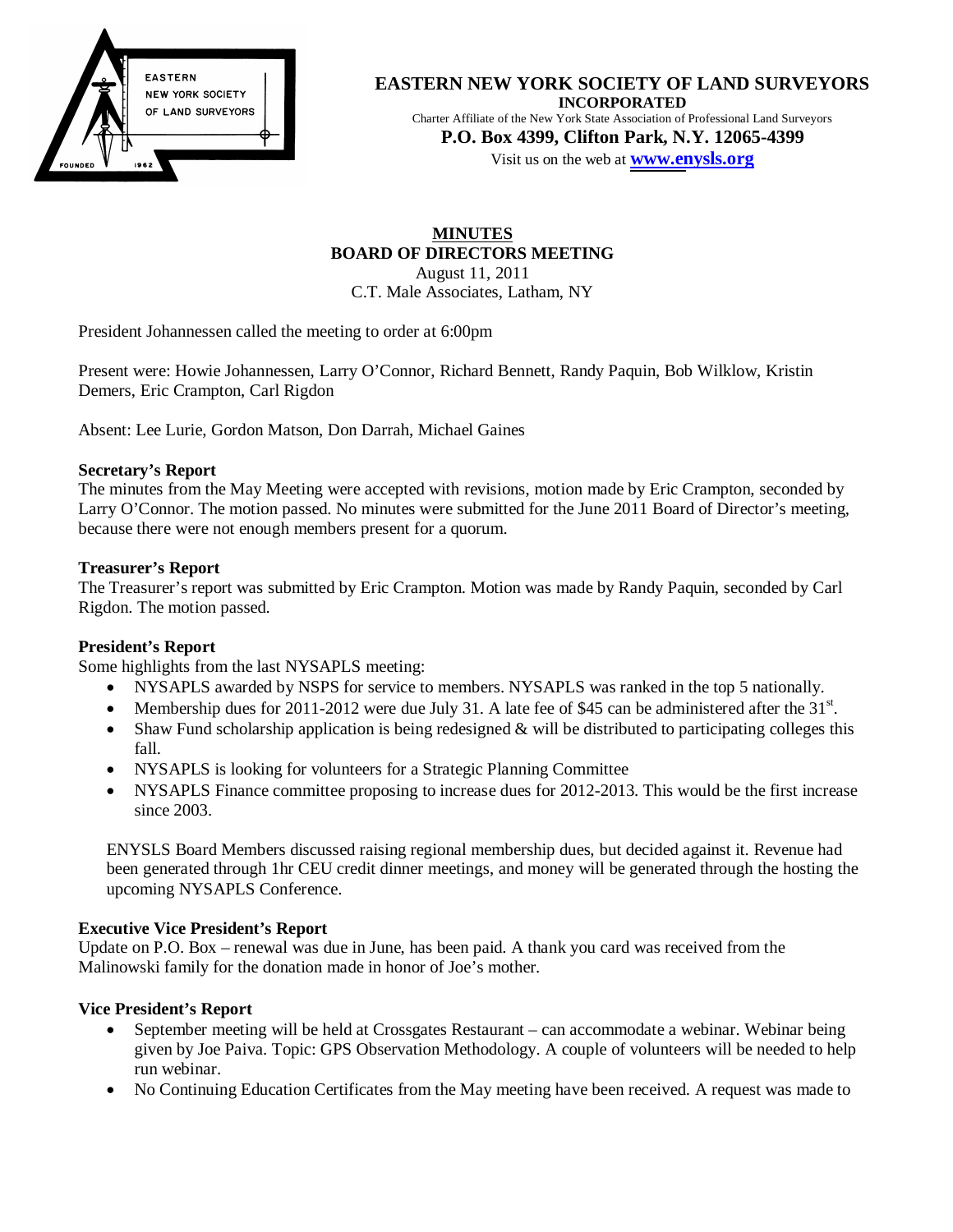check on the status of the certificates.

- The Continuing Education Bill was renewed, with one change: 1 credit in professional ethics is required.
- September Meeting will have guests Rick  $&$  Patty Brooks
- Webinar will start promptly at 7, we will need to get everyone signed in  $\&$  seated prior to 7.
- Discussion about upcoming election: need for volunteers, election of new officers.

# **STANDING COMMITTEES**

Constitution & By-laws: nothing to report

Continuing Education: nothing to report

Ethics: nothing to report

Finance: nothing to report

Legislative: nothing to report

Program: September – webinar. November- election. January – meeting is day after NYSAPLS Conference.

Public Relations: nothing to report

Scholastic Development: nothing to report

Business Practice & Technical Information: nothing to report

Membership: nothing to report

# **TEMPORARY COMMITTEES**

Website: nothing to report

Conference Committee: nothing to report

Old Business – none

New Business – none

Next BOD meeting: 5:30 September 8, 2011 at Crossgates Restaurant

Meeting adjourned at 7:10pm. Motion made by Rich Bennett, seconded by Bob Wilklow

# **EASTERN NEW YORK SOCIETY OF LAND SURVEYORS, INC.**

| President: C. Howard Johannessen C. Howard Johannessen |                          | 2012 | <b>Eric Crampton</b> | 2013 | <b>Randall Paquin</b>  | 2014                                    |
|--------------------------------------------------------|--------------------------|------|----------------------|------|------------------------|-----------------------------------------|
| <b>Exec. Vice-President: Carl Rigdon</b>               | <b>Gordon Matson</b>     | 2012 | <b>Don Darrah</b>    | 2013 | Lee Lurie              | 2014                                    |
| Vice-President: Richard Bennett                        | <b>Lawrence O'Connor</b> | 2012 | <b>Carl Rigdon</b>   | 2013 | <b>Richard Bennett</b> | 2014                                    |
| <b>Secretary: Don Darrah</b>                           | <b>Kristin Demers</b>    | 2012 | <b>Mike Gaines</b>   | 2013 | Robert Wilkow          | 2014                                    |
| Treasurer: Eric Crampton                               |                          |      |                      |      |                        | <b>Past President - William Whimple</b> |

**Director N.Y. State Assoc. of Professional Land Surveyors - C. Howard Johannessen (518) 439-9981 Director N.Y. State Assoc. of Professional Land Surveyors - Eric Crampton (518) 786-7400**  President's Address - P.O. Box 454, West Sand Lake, NY 12196 - cjohannessen@nycap.rr.com